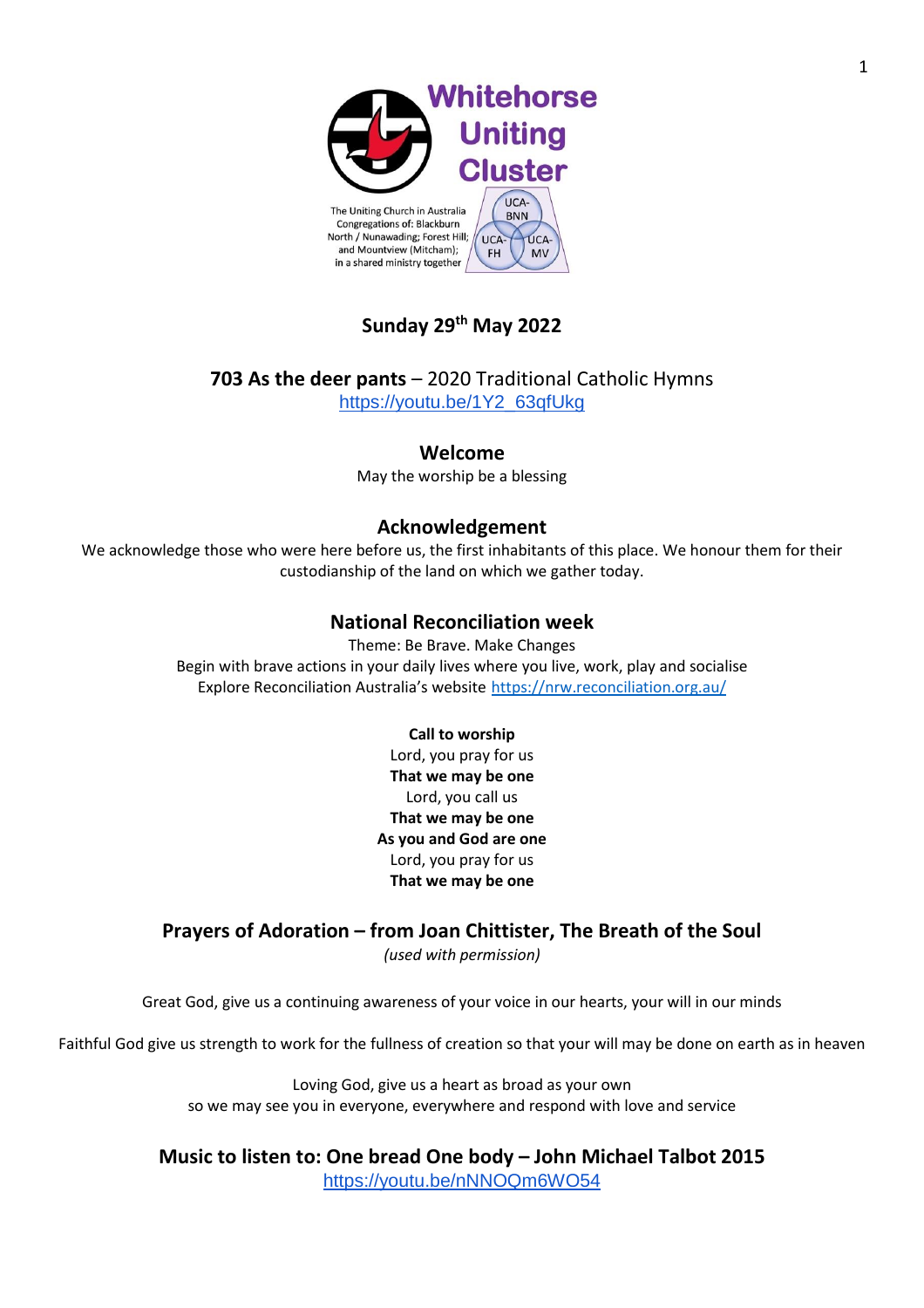

### **Readings**

### **Acts 16:6-40 Paul's call to Macedonia**

**<sup>6</sup>** They went through the region of Phrygia and Galatia, having been forbidden by the Holy Spirit to speak the word in Asia. **<sup>7</sup>**When they had come opposite Mysia, they attempted to go into Bithynia, but the Spirit of Jesus did not allow them; **<sup>8</sup>** so, passing by Mysia, they went down to Troas. **<sup>9</sup>**During the night Paul had a vision: there stood a man of Macedonia pleading with him and saying, 'Come over to Macedonia and help us.' **<sup>10</sup>**When he had seen the vision, we immediately tried to cross over to Macedonia, being convinced that God had called us to proclaim the good news to them.

**<sup>11</sup>**We set sail from Troas and took a straight course to Samothrace, the following day to Neapolis, **<sup>12</sup>** and from there to Philippi, which is a leading city of the district<sup>[\[c\]](https://www.biblegateway.com/passage/?search=Acts+16&version=NRSVA#fen-NRSVA-27483c)</sup> of Macedonia and a Roman colony. We remained in this city for some days. **<sup>13</sup>**On the sabbath day we went outside the gate by the river, where we supposed there was a place of prayer; and we sat down and spoke to the women who had gathered there. **<sup>14</sup>**A certain woman named Lydia, a worshipper of God, was listening to us; she was from the city of Thyatira and a dealer in purple cloth. The Lord opened her heart to listen eagerly to what was said by Paul. **<sup>15</sup>**When she and her household were baptized, she urged us, saying, 'If you have judged me to be faithful to the Lord, come and stay at my home.' And she prevailed upon us.

**<sup>16</sup>**One day, as we were going to the place of prayer, we met a slave-girl who had a spirit of divination and brought her owners a great deal of money by fortune-telling. **<sup>17</sup>**While she followed Paul and us, she would cry out, 'These men are slaves of the Most High God, who proclaim to you<sup>[\[d\]](https://www.biblegateway.com/passage/?search=Acts+16&version=NRSVA#fen-NRSVA-27488d)</sup> a way of salvation.<sup>' 18</sup> She kept doing this for many days. But Paul, very much annoyed, turned and said to the spirit, 'I order you in the name of Jesus Christ to come out of her.' And it came out that very hour.

**<sup>19</sup>** But when her owners saw that their hope of making money was gone, they seized Paul and Silas and dragged them into the marketplace before the authorities. **<sup>20</sup>**When they had brought them before the magistrates, they said, 'These men are disturbing our city; they are Jews **<sup>21</sup>** and are advocating customs that are not lawful for us as Romans to adopt or observe.' **<sup>22</sup>** The crowd joined in attacking them and the magistrates had them stripped of their clothing and ordered them to be beaten with rods. **<sup>23</sup>**After they had given them a severe flogging, they threw them into prison and ordered the jailer to keep them securely. **<sup>24</sup>** Following these instructions, he put them in the innermost cell and fastened their feet in the stocks.

**<sup>25</sup>**About midnight Paul and Silas were praying and singing hymns to God, and the prisoners were listening to them. **<sup>26</sup>** Suddenly there was an earthquake, so violent that the foundations of the prison were shaken; and immediately all the doors were opened, and everyone's chains were unfastened. **<sup>27</sup>**When the jailer woke up and saw the prison doors wide open, he drew his sword and was about to kill himself, since he supposed that the prisoners had escaped. <sup>28</sup> But Paul shouted in a loud voice, 'Do not harm yourself, for we are all here.' <sup>29</sup> The jailer<sup>[\[e\]](https://www.biblegateway.com/passage/?search=Acts+16&version=NRSVA#fen-NRSVA-27500e)</sup> called for lights, and rushing in, he fell down trembling before Paul and Silas. **<sup>30</sup>** Then he brought them outside and said, 'Sirs, what must I do to be saved?' **<sup>31</sup>** They answered, 'Believe on the Lord Jesus, and you will be saved, you and your household.' <sup>32</sup> They spoke the word of the Lord<sup>[\[f\]](https://www.biblegateway.com/passage/?search=Acts+16&version=NRSVA#fen-NRSVA-27503f)</sup> to him and to all who were in his house. <sup>33</sup> At the same hour of the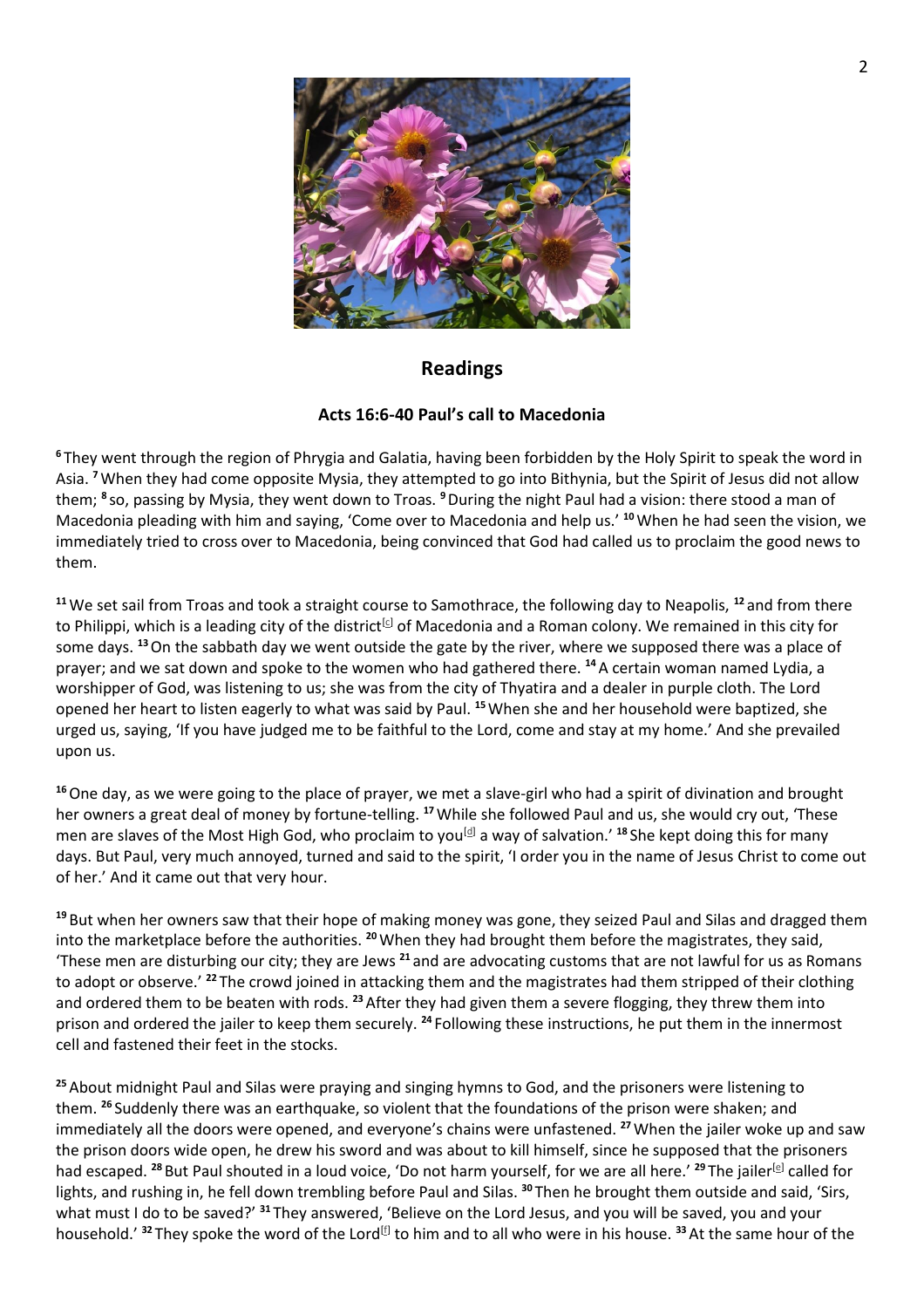night he took them and washed their wounds; then he and his entire family were baptized without delay. **<sup>34</sup>**He brought them up into the house and set food before them; and he and his entire household rejoiced that he had become a believer in God.

**<sup>35</sup>**When morning came, the magistrates sent the police, saying, 'Let those men go.' **<sup>36</sup>**And the jailer reported the message to Paul, saying, 'The magistrates sent word to let you go; therefore come out now and go in peace.' **<sup>37</sup>** But Paul replied, 'They have beaten us in public, uncondemned, men who are Roman citizens, and have thrown us into prison; and now are they going to discharge us in secret? Certainly not! Let them come and take us out themselves.' **<sup>38</sup>** The police reported these words to the magistrates, and they were afraid when they heard that they were Roman citizens; **<sup>39</sup>** so they came and apologized to them. And they took them out and asked them to leave the city. **<sup>40</sup>**After leaving the prison they went to Lydia's home; and when they had seen and encouraged the brothers and sisters<sup>[\[g\]](https://www.biblegateway.com/passage/?search=Acts+16&version=NRSVA#fen-NRSVA-27511g)</sup> there, they departed.

#### **John 17:20-26 – A Prayer for the Church**

**<sup>20</sup>** 'I ask not only on behalf of these, but also on behalf of those who will believe in me through their word, **<sup>21</sup>** that they may all be one. As you, Father, are in me and I am in you, may they also be in us,<sup>[\[a\]](https://www.biblegateway.com/passage/?search=John+17%3A20-26&version=NRSVA#fen-NRSVA-26770a)</sup> so that the world may believe that you have sent me. **<sup>22</sup>** The glory that you have given me I have given them, so that they may be one, as we are one, **<sup>23</sup>** I in them and you in me, that they may become completely one, so that the world may know that you have sent me and have loved them even as you have loved me. **<sup>24</sup>** Father, I desire that those also, whom you have given me, may be with me where I am, to see my glory, which you have given me because you loved me before the foundation of the world.

**<sup>25</sup>** 'Righteous Father, the world does not know you, but I know you; and these know that you have sent me. **<sup>26</sup>** I made your name known to them, and I will make it known, so that the love with which you have loved me may be in them, and I in them.' ©NRSV National Council of the Churches of Christ in the USA. Used by permission. All rights reserved worldwide.

### **Young at Heart** What does it mean to be one church in Christ? What does it mean to be one?

# **Music – Love can turn the world – Bill and Gloria Gaither – Gaither Vocal band and the African Children's choir 2013 Gaither Music TV**

<https://youtu.be/unfOWRtg81U>

# **467 I am the Church – Alice Connor, Mother teaching son 2020, song by Donald Marsh and Richard Avery**

<https://youtu.be/HoDgWqexy3E>

### **Sermon – One in Christ – Rev Tina**

*In the name of the Father, the Son and the Holy Spirit, amen*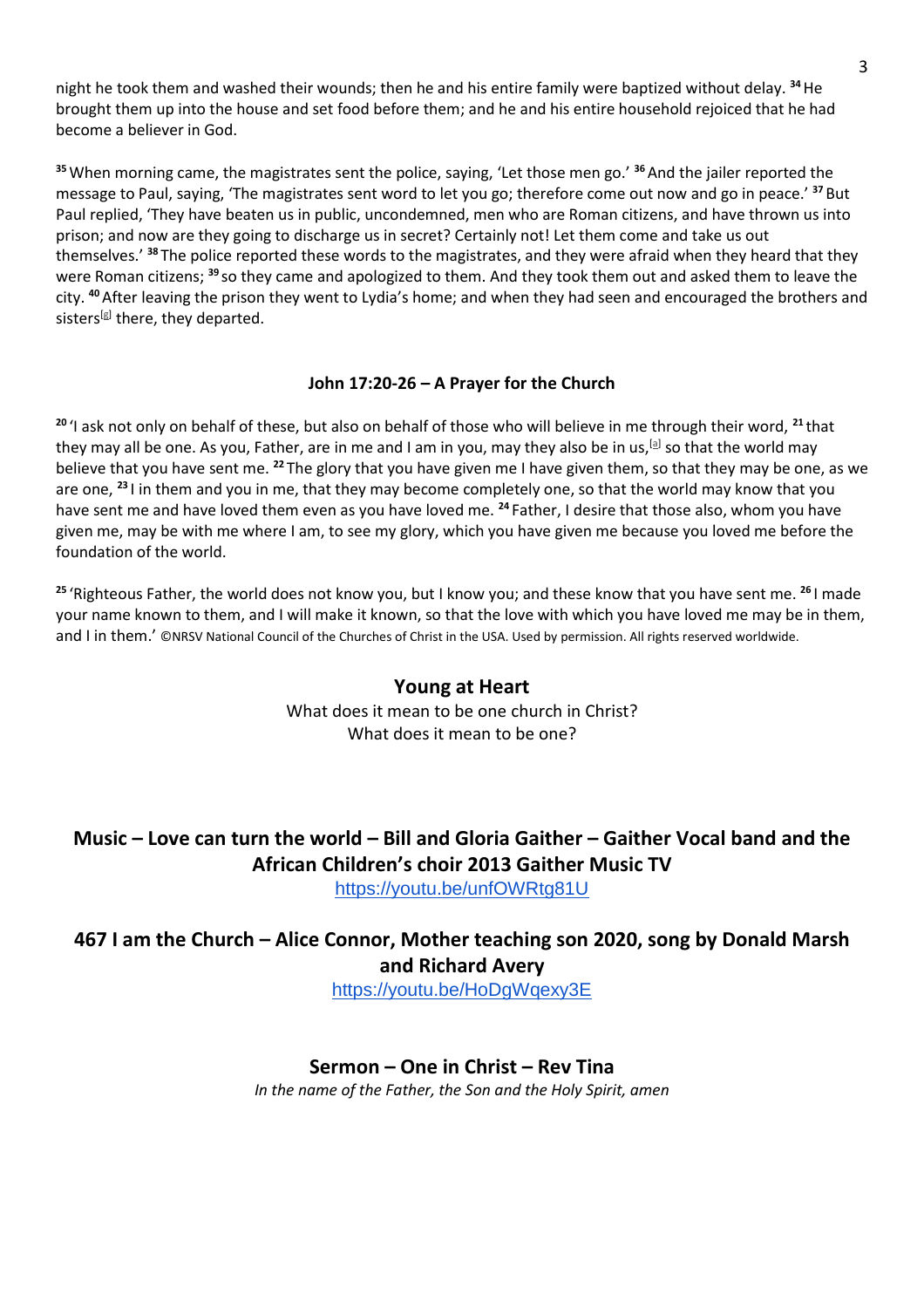

Today's gospel tells us Jesus prays for us to be one. It takes faith to be one. Being one is a sign to the world we are one in Christ. I wonder whether we have wholeheartedly responded to Jesus' prayer to be one community.

It takes faith and faith is the fundamental work of the people of God. It is to believe in Jesus.

I remember my own faith journey. The story of J Edwin Orr impressed me. He decided to ride his bike around the UK and depend upon people's hospitality. He took nothing but some clothes and his bike and did really well for six months until his bike broke down and he couldn't fix it. He sat at the side of the road and prayed. Please God send a limo to take me to the next village. Sure enough, within minutes a limo pulled up in front of him and the owner took him to the next village where he was fed, offered a place to stay and the villagers raised money for a new bike for him. He wrote about it in his book called: Can God. He was a Baptist minister, author and professor. I thought this was a great story for many years.

Then one weekend I was staying down the coast with a friend and had a massage from the owner of the B&B, and she told me to rest afterward, but, I decided to walk along the beach. I got to the bottom of a steep hill and my muscles gave out and I couldn't go any further. I sat down at the side of the road and prayed for God to send someone to help me get back to the B&B. Sure enough, within minutes I heard a voice calling out: I'm over here. I'm over here. It was my neighbour on her way home from visiting her mother in the next town. She gave me a lift back to the B&B. This is one of my favourite stories of answers to prayer. I'm sure you have a favourite story too.

In todays' gospel Jesus is praying for us to be one, like he is one with God. I've been reading a book by Dorothy Lee called *Hallowed in truth and love* and she says the gospel speaks of a homecoming, *that love within the fold*, Jesus' church, an abiding love that's about friendship that begins with Jesus and ends with us. I wonder how far we would go for Jesus who Dorothy says, calls us into a *"circle of love*" where *the closer we are to the divine circle of love, the closer we are to one another, like the spokes of a wheel.* As we draw closer to this circle of love and become part of it, *God's love is reflected in the life of our community in how we relate to one another and the world.*

This brings us to the narrative of Paul's call to Macedonia which he responded to and journeyed to Philippi, a Roman colony, along with Silas and Timothy. After they arrive, they set off looking for a house of prayer and encounter Lydia, a merchant who sold precious purple cloths. After spending time with her, she and her household were baptised. Then they continue, looking for a house of prayer, and a slave girl possessed by a Greek spirit keeps on following them and calling out that they are slaves of God bringing salvation, until Paul gets tired of it and casts out the spirit.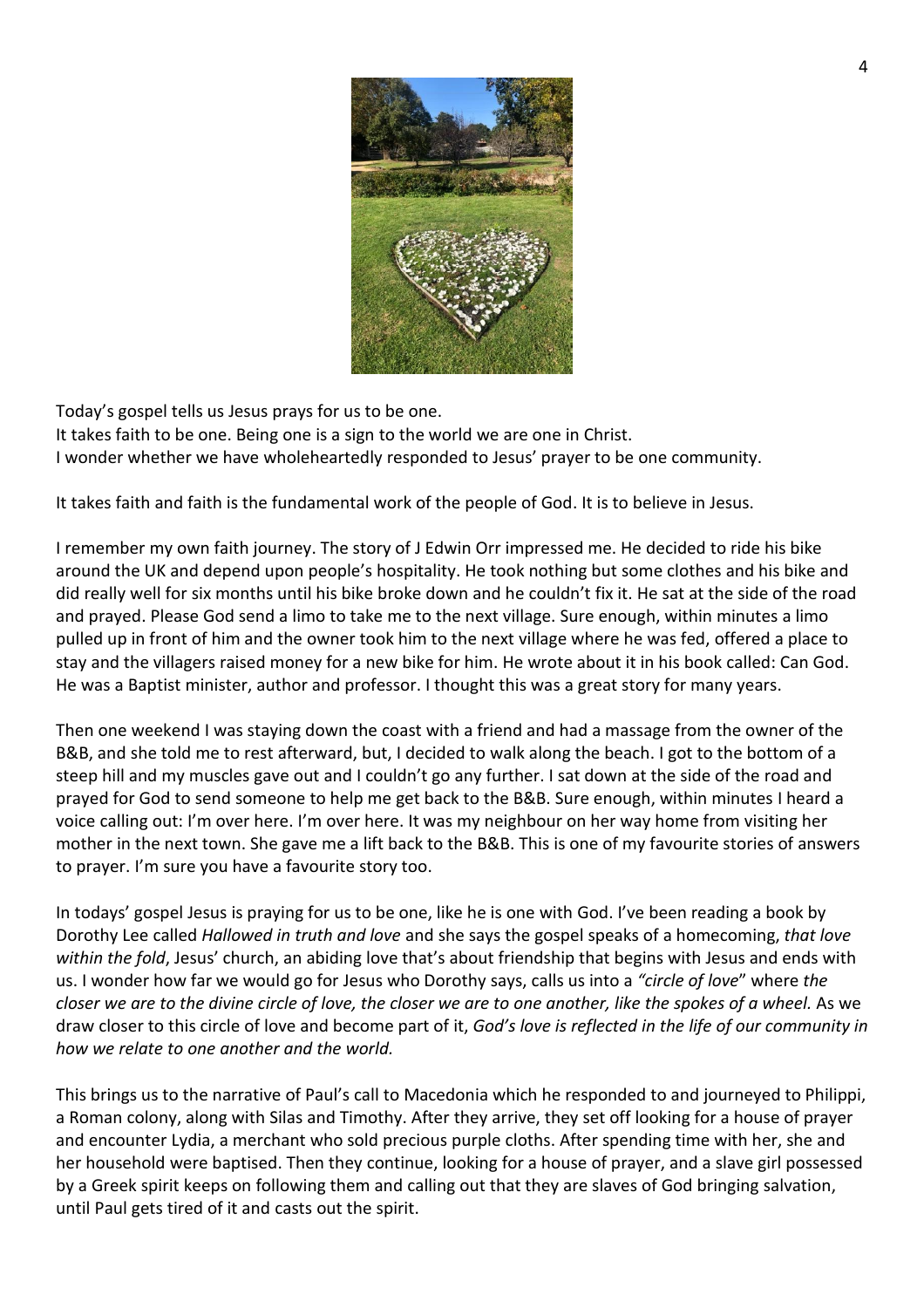The owners of the slave are not happy at losing their meal ticket and go to the marketplace complaining about the Jews going against Roman culture and a crowd joins them. (Apparently, Jews were not treated well or welcome.) The magistrates, without a trial, have them publicly shamed where they are stripped and beaten with long sticks and then put in prison with their legs in stocks. And what do they do, sing hymns to the prisoners.

Then we have an earthquake, and all the doors of the prison are opened, and they are set free and out of shame and fear, the jailor decides to suicide. They call out they are still there. After this the jailor cares for them and he and his household are baptised.

The magistrates try to get Paul and the others to leave in secret, but they refuse saying they are Romans. Now the magistrates are in trouble and afraid of retribution from the Romans for to bind a Roman citizen was a crime, to flog a Roman an abomination and to slay one got them into serious trouble. So, they come running to the prison to see the men they punished for upsetting Roman culture who are now claiming to be Romans. There is such a lot of irony and humour in many of the bible's stories. Perhaps that's why they have been preserved. Now the magistrates are shamed in this shame honour showdown with Paul.

What a horrible ministry experience. Paul was called to Macedonia and obeyed and look what came of it. The foundation of a church with a wealthy woman and a jailor and their household which would have been everyone including slaves and perhaps the prisoners. He certainly took risks and was brave.

Anyway, they leave the prison and go to Lydia's house, and she cares for them until they are ready to continue the journey

It was an unexpected journey full of surprises and risks. That is how God often moves in our lives. We need to be on the outlook for the unexpected. God often surprises us and calls us to take risks and step out in faith. That is the Christian journey, and we don't do this journey alone. We act with faith as the community of Christ, where we share and care for one another, where we are one in Christ, united in love and faith.

The Lord be with you

## **Music to listen to; The Prayer – Celine Dion and Andrea Bocelli**

**[https://www.youtube.com/watch?v=qt\\_OkgSOrkU](https://www.youtube.com/watch?v=qt_OkgSOrkU)**

## **Offering Prayer**

Lord and giver of every good thing we bring to you our lives and gifts for your kingdom all for transformation through your grace and love made known in Jesus Christ our Saviour, amen

# **Prayers of the People – Trevor de Run**

Let us pray-

Almighty God, as we come to you with our prayers of the people, open our eyes to your glory, open our minds to your truth, open our hearts to your love, and open our wills to your control. Hear us and receive our prayers that we ask in faith.

Merciful God, we pray for your world and in particular today, for the African countries of Angola and Mozambique. Give wisdom to the leaders in the government of these countries and for all those in authority, to work for the good of its peoples. We pray for the just governance of these countries, for greater political stability and justice for its peoples. For the reduction of poverty and for the alleviation of suffering of those who are existing below the poverty line.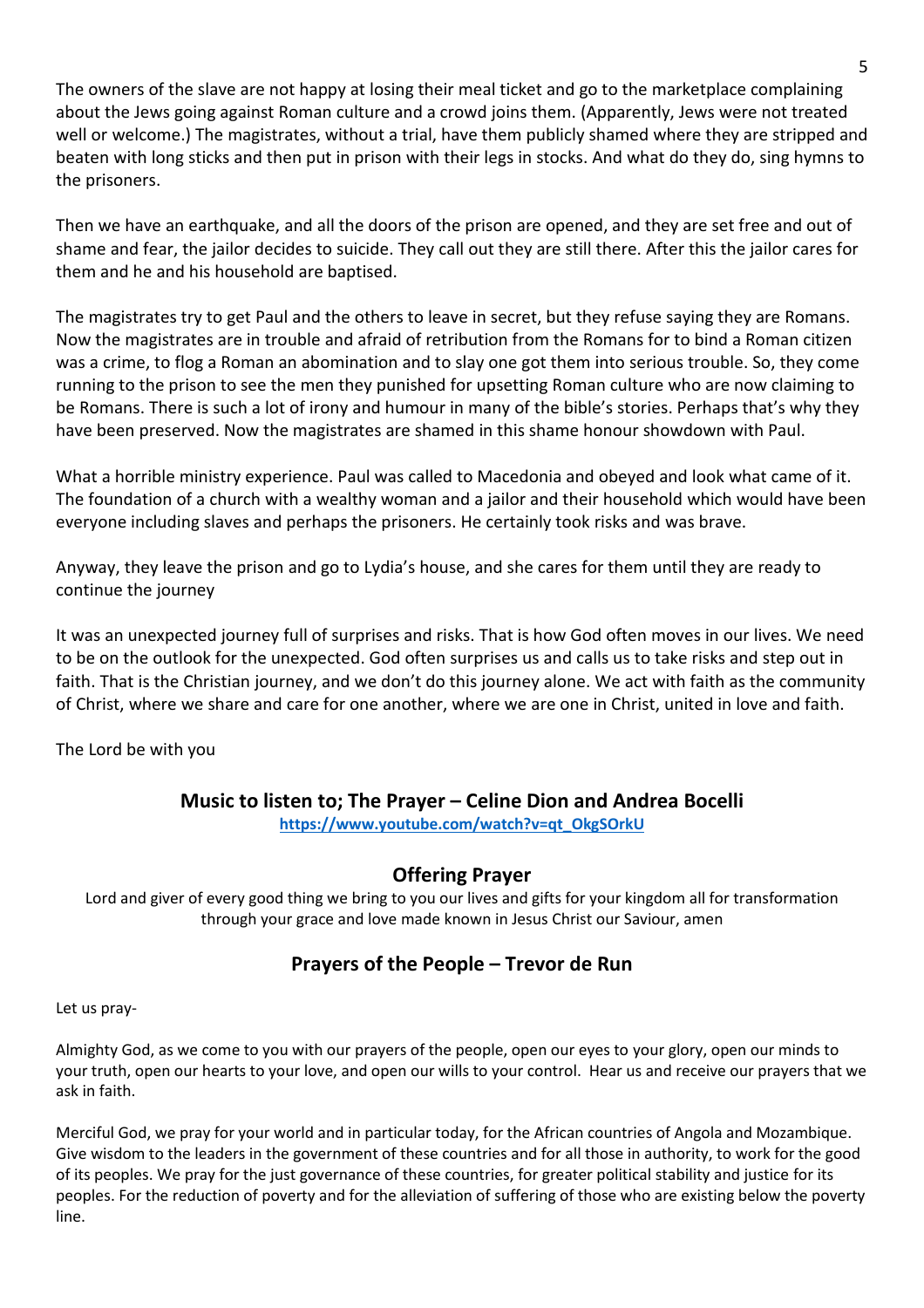Lord, there are so many concerns for all the people throughout the world, and we ask for wisdom as we work towards an understanding between countries, between people of different ethnicity, race, cultures and religions, that your way of love will break down barriers for a reconciliation to a lasting peace in your world. In our own country, we ask for your guidance that the newly elected government will strive to serve all its peoples with justice, compassion and courage.

In the Ecumenical prayer cycle, we pray for the All Saints Anglican Church in Mitcham, and in our presbytery, for the Uniting Churches of Croydon and Croydon North. Give their leaders the wisdom to respond to Your will for them and their respective communities. We offer our prayers for the staff of the Lort Smith Animal Hospital Chaplaincy, as they provide exceptional veterinary services for all pet care.

We pray for our ministry team of Rev. Tina Lyndon and Rev. Peter Cannon and for our Ministry Student, Daniel Farnsworth, as they provide for the congregations of the Whitehorse Cluster of Uniting Churches. We bring our concerns for those who are grieving, distressed, depressed or afraid, that they may be comforted, and their hearts lifted and filled with hope.

Keep us safe in the coming week and be with us in all that we do. Accept our prayers through Jesus Christ our Lord, who taught us to pray…

Our Father in heaven, hallowed be your name, your kingdom come, your will be done, on earth as in heaven. Give us today our daily bread. Forgive us our sins as we forgive those who sin against us. Save us from the time of trial and deliver us from evil. For the kingdom, the power, and the glory are yours now and for ever. Amen.

### **628 In Faith and Hope and Love from Songs and Praises, Cantus Choro.**

Directed by Peter Chapman, Organ- Geoffrey Cox & Norman Kaye <https://youtu.be/PIyz5kg834M>

#### **Blessing**

The love of God enfold us, the wisdom of Christ enlighten us, and fire of the Spirit inflame us and may the blessing of the holy triune God rest upon us and abide within us now and evermore. Amen

## **755 You shall go out with Joy (in Jerusalem) Bill and Gloria Gaither Gaither music 2013**

<https://youtu.be/cjL27TlSwYU> \_\_\_\_\_\_\_\_\_\_\_\_\_\_\_\_\_\_\_\_\_\_\_\_\_\_\_\_\_\_\_\_\_\_\_\_\_\_\_\_\_\_\_\_\_\_\_\_\_\_\_\_\_\_\_\_\_\_\_\_\_\_\_\_\_\_



*Used with permission*